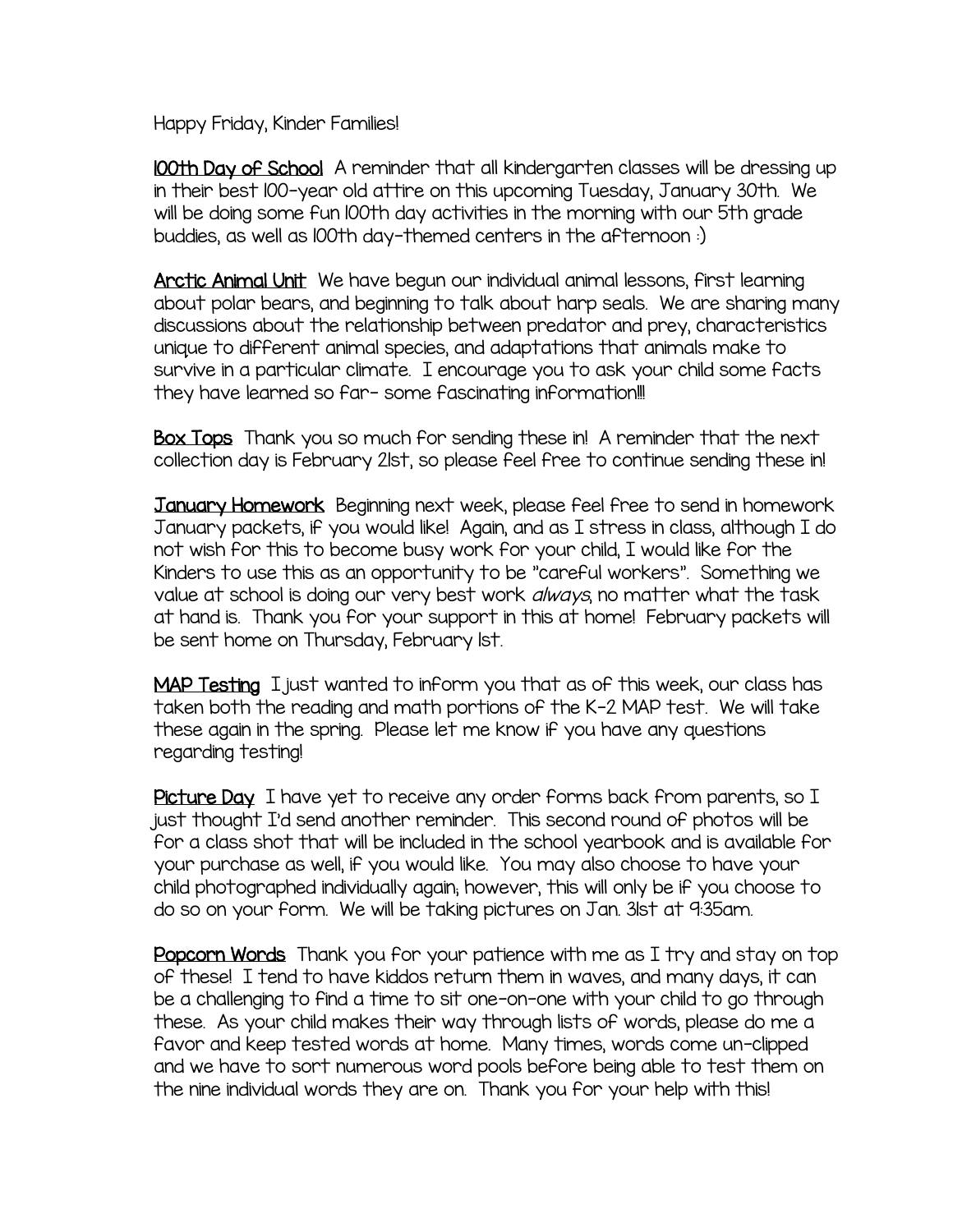Sight Words A friendly reminder- when you see new sight words in our weekly letters, I encourage you to ask your child about the sight words they have learned recently. As an extra bonus, I would encourage you to be on the lookout for these words in books and environmental print (in menus, on road signs, in magazines, etc.), and asking your child to spell and use the words in a sentence.

The "tricky" sight words we focused on this week are play, with, you, and me. In addition to all of the work you have been spending at home with your children on popcorn words, combined with the reading skills we have learned and practiced at school over the course of the year so far, this week, there were many words that we realized we already knew and were ready to add to Carl, our sight word caterpillar. These included *at, an, it, will, in,* and *had.* As we discuss frequently in class, such words deem less attention and practice at this point for us because we can "sound" them out. Other words that are not spelled as phonetically aligned, we spend more time in regards to repetition and rote memorization. However, as these words are on the required district word list, we are still specifically identifying them all together. Once words are added to Carl, as well as our class word wall, your children know that they are expected to use and correctly spell these words in our writing.

## Upcoming Dates:

- Jan. 30th- 100th Day of School
- Jan. 31st- Picture Day (9:35am)
- Feb. Ist-Mother/Son Event
- Feb. 5-6, 8- Parent-Teacher Conferences
- Feb. 9th- No School
- Feb. 13th-15th- Have a Heart Sale (8:15-8:35am)
- Feb. 14th- Valentine's Day Party (3:00–3:30pm)
- Feb. 19th- No School (President's Day)
- Feb. 20th- No School (Staff Professional Learning)
- Feb. 23rd-Daddy/Daughter Dance

## January Birthdays

- Anna (half-birthday)- Jan. 2nd
- Grady- Jan. 13th
- Zayne-Jan. 21st
- Scarlett- Jan. 29th

Have a great weekend!

Warmly,